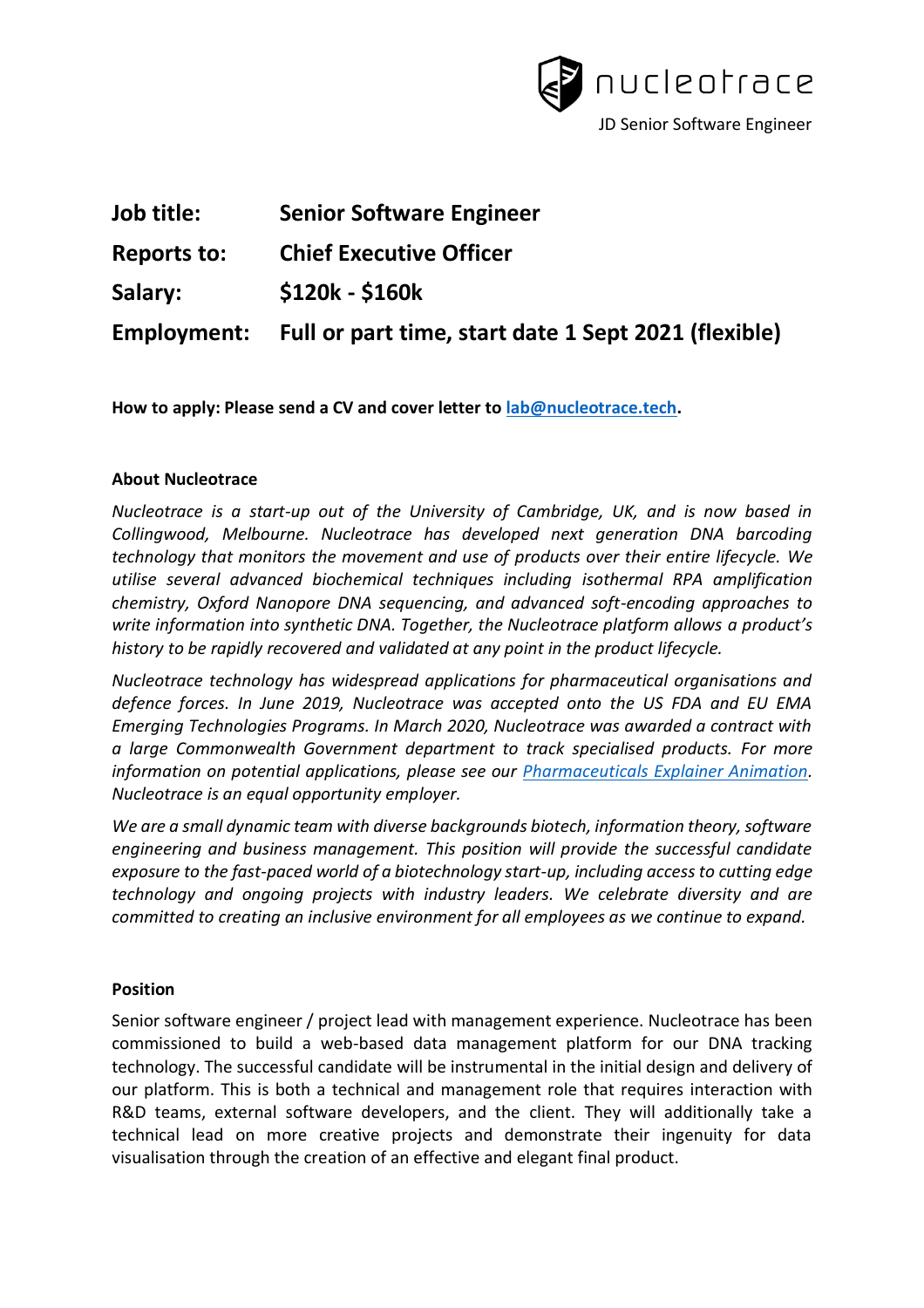

### **Requirements and expertise**

- Bachelor's degree in Software Engineering or Computer Science with demonstrated academic achievement and an established portfolio of work.
- At least three years' experience in complex application development covering the areas of web, mobile, cloud and database development:
	- o Proficiency with modern web technologies, preferably Javascript and related libraries (e.g. Node, Typescript, React, Angular, etc.) and experience working with controlled/legacy browser environments.
	- $\circ$  Experience with mobile app development (native and / or cross platform) is favourable (such as Swift, React Native or Java)
	- o Experience with modern databases such as Postgres, MySQL, Redshift, etc.
	- o Experience with modern cloud-hosting platforms, designing and implementing deployment pipelines, leveraging git alongside other cloud technologies, and automated testing frameworks.
	- o Experience architecting and implementing API-driven solutions (knowledge of API orchestration and management techniques a bonus).
- Experience working in agile, LEAN or other progressive delivery environment.
- Australian, UK, US, NZ or Canadian citizenship. Nucleotrace's research partners require that all of our employees are from Five Eyes countries and obtain relevant security clearances.

#### **Responsibilities**

- Delivery of MVP software platform to the highest possible standard.
- Support the CEO in a 'product-owner' role to manage client expectation and software development work. Translation of client brief into tangible work.
- Take a lead role on software application design, data visualisation and user experience.
- Interact with the Nucleotrace biotech and information theory teams to integrate core components of the full MVP platform (software application, DNA encoding systems and hardware).

## **Important attributes**

- A client-facing technologist with considered opinions and expertise, who can inspire colleagues and clients.
- Offer strategic and technical direction, and be at ease discussing new and emerging technologies with people of all levels.
- Be forward-thinking, keeping ahead of new trends and technologies, finding ways of transferring new ideas and knowledge into practical work.
- Be an effective hands-on developer, delivering work to a high standard.
- Be able to work quickly and flexibly with people of all disciplines.
- Attention to detail and the ability to communicate clearly.